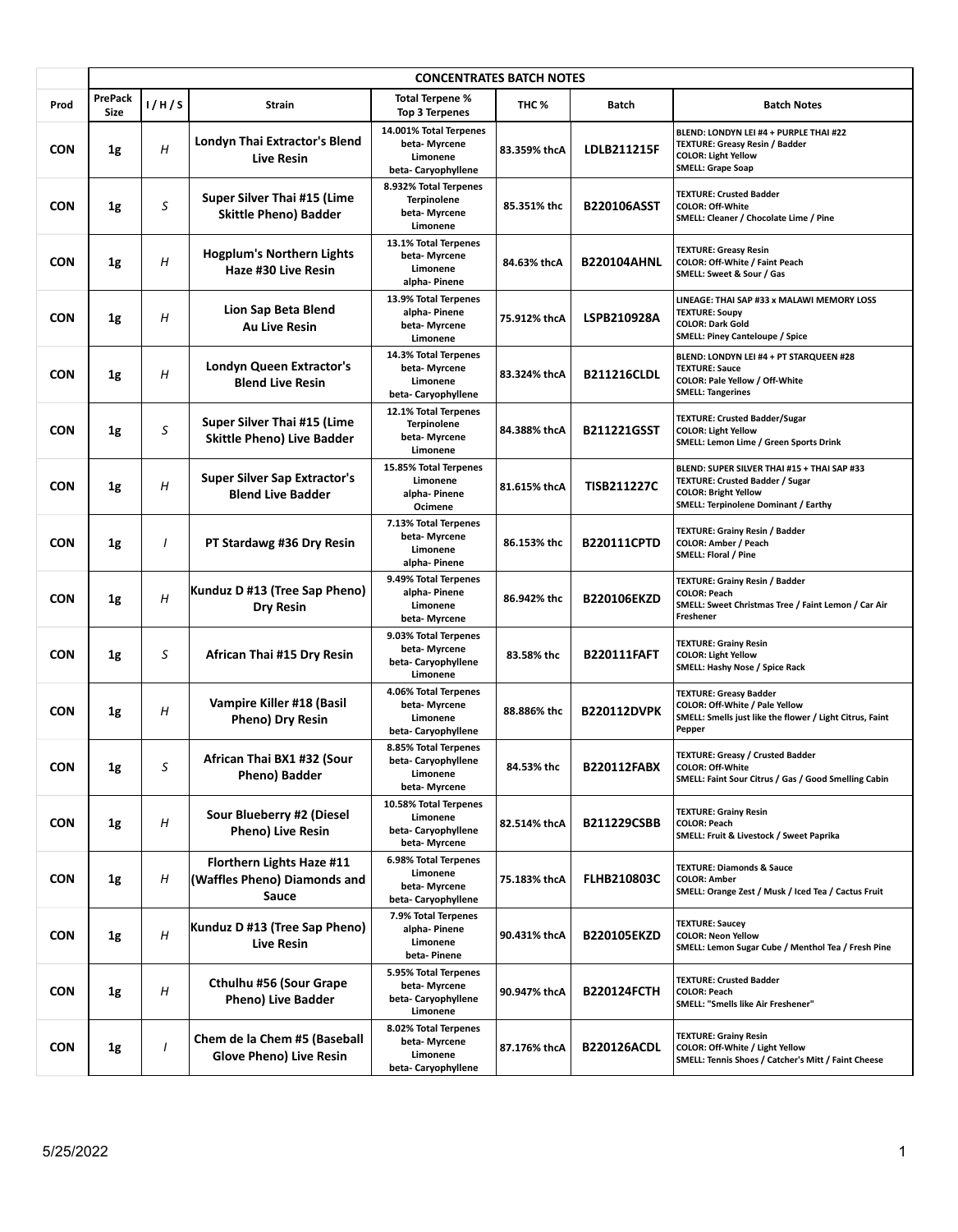|            | <b>CONCENTRATES BATCH NOTES</b> |              |                                                                   |                                                                          |                  |                     |                                                                                                                                                                |  |
|------------|---------------------------------|--------------|-------------------------------------------------------------------|--------------------------------------------------------------------------|------------------|---------------------|----------------------------------------------------------------------------------------------------------------------------------------------------------------|--|
| Prod       | <b>PrePack</b><br><b>Size</b>   | 1/H/S        | <b>Strain</b>                                                     | <b>Total Terpene %</b><br><b>Top 3 Terpenes</b>                          | THC <sub>%</sub> | <b>Batch</b>        | <b>Batch Notes</b>                                                                                                                                             |  |
| <b>CON</b> | 1g                              | S            | African Thai #15 Live Sugar                                       | 11.09% Total Terpenes<br>beta-Myrcene<br>Limonene<br>beta-Caryophyllene  | 86.777% thcA     | <b>B211103AAFT</b>  | <b>TEXTURE: Damp Sugar</b><br><b>COLOR: Light Yellow / Clear</b><br><b>SMELL: Faint Lemon Citrus Zest</b>                                                      |  |
| <b>CON</b> | 1g                              | S            | <b>Purple Thai #22 (Caramel</b><br><b>Apple Pheno) Live Resin</b> | 8.45% Total Terpenes<br>beta- Myrcene<br>Limonene<br>beta-Caryophyllene  | 86.31% thcA      | <b>B211108EPRT</b>  | <b>TEXTURE: Grainy Resin</b><br><b>COLOR: Light Gold</b><br>SMELL: Apple Cider / Figs / Sweet sugar                                                            |  |
| <b>CON</b> | 1g                              | $\mathbf{I}$ | Urban Legend #48 (Bubba Kush<br>Pheno) Badder                     | 5.1% Total Terpenes<br>beta-Myrcene<br>Limonene<br>alpha-Pinene          | 90.245% thc      | <b>B220210CURB</b>  | <b>TEXTURE: Greasy Badder</b><br><b>COLOR: Light Yellow</b><br>SMELL: Lemon Lime / Incense / Grape Tree Bark                                                   |  |
| <b>CON</b> | 1g                              | Η            | PT Starqueen #28 (Dutch Peach<br>Pheno) Dry Resin                 | 6.15% Total Terpenes<br>Limonene<br>beta-Myrcene<br>beta-Caryophyllene   | 87.905% thc      | <b>B220112APTQ</b>  | <b>TEXTURE: Greasy Resin</b><br><b>COLOR: Light Yellow</b><br><b>SMELL: Peppery Peach</b>                                                                      |  |
| <b>CON</b> | 1g                              | Η            | <b>Purple Chem Extractor's Blend</b><br><b>Badder</b>             | 5.64% Total Terpenes<br>beta-Myrcene<br>beta-Caryophyllene<br>Limonene   | 88.47% thc       | <b>B220127HPRT</b>  | BLEND: PURPLE THAI #22 + CHEM DE LA CHEM #5<br><b>TEXTURE: Greasy Badder</b><br><b>COLOR: Peach / Light Yellow</b><br>SMELL: Weird Pine / Leather / Musk & Gas |  |
| <b>CON</b> | 1g                              |              | Urban Legend #24 (New Car<br>Pheno) Badder                        | 5.33% Total Terpenes<br>Limonene<br>beta-Myrcene<br>beta-Caryophyllene   | 90.611% thc      | <b>URBB220210A</b>  | <b>TEXTURE: Greasy Badder</b><br><b>COLOR: Yellow</b><br>SMELL: Potpourri / Fruit & Gas / Can of Tennis Balls                                                  |  |
| <b>CON</b> | 1g                              | I            | PT Papa Dawg Extractor's<br><b>Blend Dry Resin</b>                | 6.8% Total Terpenes<br>beta-Myrcene<br>Limonene<br>beta-Caryophyllene    | 89.917% thc      | <b>B220217APAPA</b> | BLEND: PAPA LEGBA #8 + PT STARDAWG #36<br><b>TEXTURE: Greasy Resin</b><br><b>COLOR: Light Yellow</b><br>SMELL: More Papa than Stardawg / Faint Lemon           |  |
| <b>CON</b> | 1g                              | L            | Urban Legend #48 (Bubba Kush<br>Pheno) Live Resin                 | 10.31% Total Terpenes<br>beta-Myrcene<br>Limonene<br>alpha-Pinene        | 87.622% thcA     | <b>B220125BURB</b>  | <b>TEXTURE: Chunky Resin</b><br><b>COLOR: Light Yellow</b><br>SMELL: Produce Aisle / Incense / Dill / Grape                                                    |  |
| <b>CON</b> | 1g                              | п            | Chem de la Chem #5 (Baseball<br><b>Glove Pheno) Live Resin</b>    | 9.32% Total Terpenes<br>beta- Myrcene<br>Limonene<br>beta-Caryophyllene  | 84.442% thcA     | <b>CDLB220125F</b>  | <b>TEXTURE: Grainy Sauce</b><br>COLOR: Gold / Yellow<br>SMELL: Leather / Kush / Wet Cardboard                                                                  |  |
| <b>CON</b> | 1g                              | S            | Super Silver Thai #15 (Lime<br><b>Skittle Pheno) Live Resin</b>   | 10.05% Total Terpenes<br><b>Terpinolene</b><br>beta-Myrcene<br>Limonene  | 83.244% thcA     | SSTB220126F         | <b>TEXTURE: Greasy Resin</b><br>COLOR: Orange / Gold<br>SMELL: Lemon Lime / Overwhelming Terpinolene                                                           |  |
| <b>CON</b> | 1g                              | ı            | PT Stardawg #36 Live Resin                                        | 8.64% Total Terpenes<br>beta-Myrcene<br>Limonene<br>alpha-Pinene         | 88.059% thcA     | <b>B220131APTD</b>  | <b>TEXTURE: Grainy Sauce</b><br><b>COLOR: Yellow</b><br>SMELL: Orange Peel / Potpourri / Orange Tea                                                            |  |
| <b>CON</b> | 1g                              | н            | Vampire Killer #18 (Basil<br>Pheno) Live Resin                    | 7.41% Total Terpenes<br>beta- Myrcene<br>Limonene<br>beta-Caryophyllene  | 84.837% thcA     | <b>VPKB220201D</b>  | <b>TEXTURE: Grainy Sauce</b><br><b>COLOR: Light Yellow</b><br>SMELL: Lemon / Basil                                                                             |  |
| <b>CON</b> | 1g                              | н            | Londyn Lei #50 (Grape Peach<br><b>Pheno) Live Resin</b>           | 9.16% Total Terpenes<br>Limonene<br>beta-Myrcene<br>beta- Caryophyllene  | 88.417% thcA     | LDLB220208G         | <b>TEXTURE: Sauce / Soupy</b><br><b>COLOR: Light Yellow</b><br><b>SMELL: Sour Watermelon</b>                                                                   |  |
| <b>CON</b> | 1g                              | н            | Scarlet Nova #33 (Pizza Pheno)<br><b>Live Resin</b>               | 14.52% Total Terpenes<br>beta- Myrcene<br>Limonene<br>alpha-Pinene       | 80.884% thcA     | <b>B220216CSNV</b>  | <b>TEXTURE: Greasy Resin</b><br><b>COLOR: Off-White</b><br>SMELL: Tomato Sauce / Basil / Orange Juice                                                          |  |
| <b>CON</b> | 1g                              | н            | <b>Cthulhu Queen Extractor's</b><br><b>Blend Badder</b>           | 5.54% Total Terpenes<br>beta-Myrcene<br>Limonene<br>beta- Caryophyllene  | 86.6% thc        | <b>B220127EPTQ</b>  | <b>TEXTURE: Greasy Badder</b><br><b>COLOR: Peach / Light Yellow</b><br>SMELL: Cloves & Lemonade                                                                |  |
| <b>CON</b> | 1g                              | S            | African Thai #15 Badder                                           | 7.70% Total Terpenes<br>beta- Myrcene<br>Limonene<br>beta- Caryophyllene | 88.24% thc       | <b>B220203DAFT</b>  | <b>TEXTURE: Greasy Badder</b><br><b>COLOR: Champagne</b><br>SMELL: Faint Leather Jacket / Citrus / Loose Leaf Tea                                              |  |
| <b>CON</b> | 1g                              | S            | <b>Scarlet Fire #7 (Watermelon</b><br>Pheno) Badder               | 6.93% Total Terpenes<br>beta- Myrcene<br>Limonene<br>beta-Caryophyllene  | 89.803% thc      | <b>B220203ASCF</b>  | <b>TEXTURE: Greasy Badder</b><br><b>COLOR: Dark Champagne / Beige</b><br>SMELL: Cracked Pepper / Apple Peel / Gas                                              |  |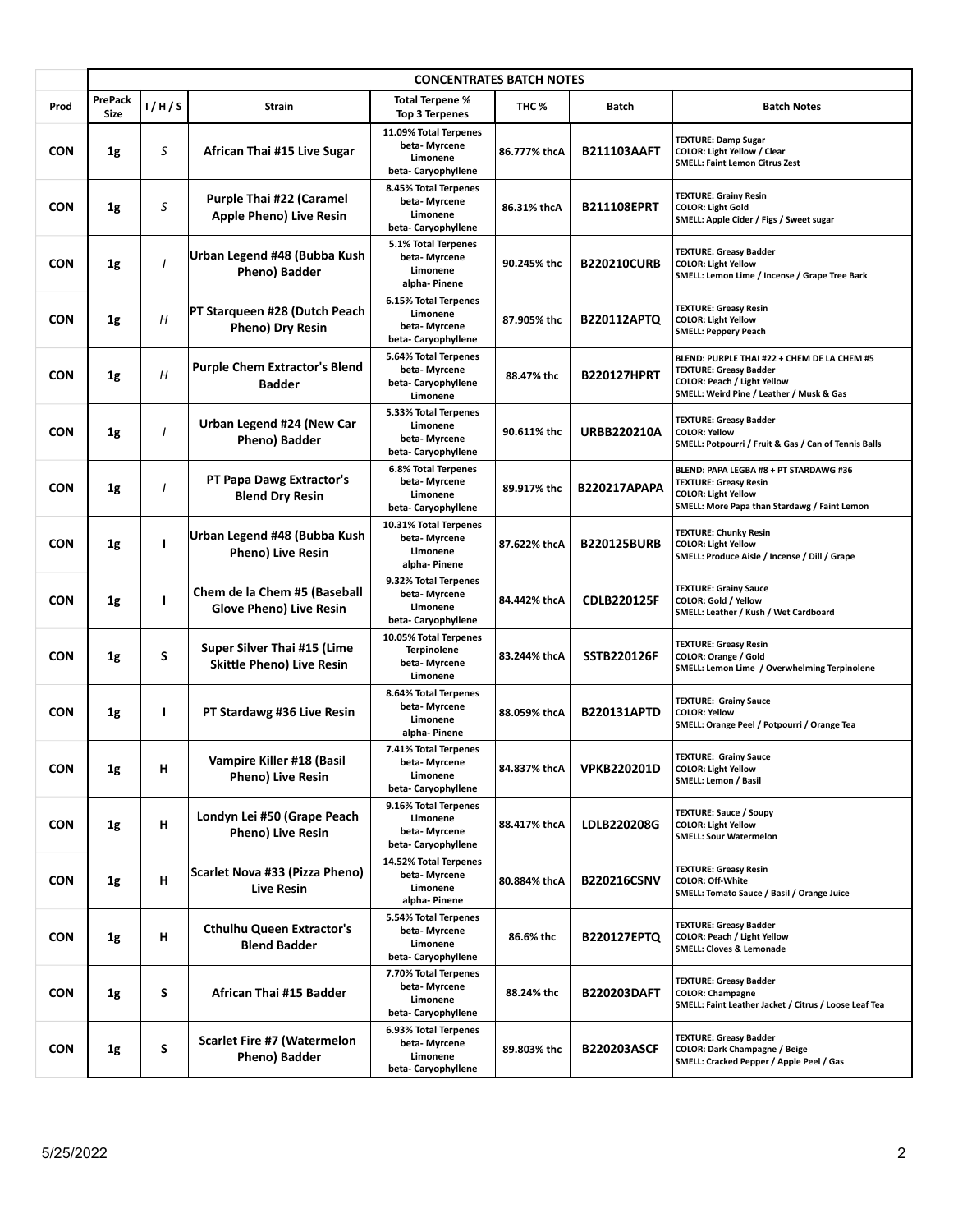|            | <b>CONCENTRATES BATCH NOTES</b> |                |                                                                    |                                                                         |                          |                     |                                                                                                                    |  |
|------------|---------------------------------|----------------|--------------------------------------------------------------------|-------------------------------------------------------------------------|--------------------------|---------------------|--------------------------------------------------------------------------------------------------------------------|--|
| Prod       | <b>PrePack</b><br><b>Size</b>   | 1/H/S          | <b>Strain</b>                                                      | Total Terpene %<br><b>Top 3 Terpenes</b>                                | THC <sub>%</sub>         | <b>Batch</b>        | <b>Batch Notes</b>                                                                                                 |  |
| <b>CON</b> | 1g                              | S              | Super Silver Thai #15 (Lime<br><b>Skittle Pheno) Live Badder</b>   | 12.1% Total Terpenes<br><b>Terpinolene</b><br>beta-Myrcene<br>Limonene  | 84.388% thcA             | <b>B211221GSST</b>  | <b>TEXTURE: Crusted Badder/Sugar</b><br><b>COLOR: Light Yellow</b><br>SMELL: Lemon Lime / Green Sports Drink       |  |
| <b>CON</b> | 1g                              | H              | Sour Blueberry #2 (Diesel<br>Pheno) Live Resin                     | 10.58% Total Terpenes<br>Limonene<br>beta-Caryophyllene<br>beta-Myrcene | 82.514% thcA             | <b>B211229CSBB</b>  | <b>TEXTURE: Grainy Resin</b><br><b>COLOR: Peach</b><br>SMELL: Fruit & Livestock / Sweet Paprika                    |  |
| <b>CON</b> | 1g                              | Η              | Florthern Lights Haze #11<br>(Waffles Pheno) Diamonds and<br>Sauce | 6.98% Total Terpenes<br>Limonene<br>beta-Myrcene<br>beta-Caryophyllene  | 75.183% thcA             | <b>FLHB210803C</b>  | <b>TEXTURE: Diamonds &amp; Sauce</b><br><b>COLOR: Amber</b><br>SMELL: Orange Zest / Musk / Iced Tea / Cactus Fruit |  |
| <b>CON</b> | 1g                              | H              | Kunduz D #13 (Tree Sap Pheno)<br><b>Live Resin</b>                 | 7.9% Total Terpenes<br>alpha-Pinene<br>Limonene<br>beta-Pinene          | 90.431% thcA             | <b>B220105EKZD</b>  | <b>TEXTURE: Saucey</b><br><b>COLOR: Neon Yellow</b><br>SMELL: Lemon Sugar Cube / Menthol Tea / Fresh Pine          |  |
| <b>CON</b> | 1g                              | H              | Cthulhu #56 (Sour Grape<br>Pheno) Live Badder                      | 5.95% Total Terpenes<br>beta-Myrcene<br>beta-Caryophyllene<br>Limonene  | 90.947% thcA             | <b>B220124FCTH</b>  | <b>TEXTURE: Crusted Badder</b><br><b>COLOR: Peach</b><br>SMELL: "Smells like Air Freshener"                        |  |
| <b>CON</b> | 1g                              | S              | African Thai #15 Live Sugar                                        | 11.09% Total Terpenes<br>beta-Myrcene<br>Limonene<br>beta-Caryophyllene | 86.777% thcA             | <b>B211103AAFT</b>  | <b>TEXTURE: Damp Sugar</b><br>COLOR: Light Yellow / Clear<br><b>SMELL: Faint Lemon Citrus Zest</b>                 |  |
| <b>CON</b> | 1g                              | $\overline{I}$ | Urban Legend #48 (Bubba Kush<br>Pheno) Live Resin                  | 10.31% Total Terpenes<br>beta-Myrcene<br>Limonene<br>alpha-Pinene       | 87.622% thcA             | <b>B220125BURB</b>  | <b>TEXTURE: Chunky Resin</b><br><b>COLOR: Light Yellow</b><br>SMELL: Produce Aisle / Incense / Dill / Grape        |  |
| <b>CON</b> | 1g                              | $\prime$       | Chem de la Chem #5 (Baseball<br><b>Glove Pheno) Live Resin</b>     | 9.32% Total Terpenes<br>beta-Myrcene<br>Limonene<br>beta-Caryophyllene  | 84.442% thcA             | <b>CDLB220125F</b>  | <b>TEXTURE: Grainy Sauce</b><br>COLOR: Gold / Yellow<br>SMELL: Leather / Kush / Wet Cardboard                      |  |
| <b>CON</b> | 1g                              | S              | Super Silver Thai #15 (Lime<br><b>Skittle Pheno) Live Resin</b>    | 10.05% Total Terpenes<br><b>Terpinolene</b><br>beta-Myrcene<br>Limonene | 83.244% thcA             | <b>SSTB220126F</b>  | <b>TEXTURE: Greasy Resin</b><br>COLOR: Orange / Gold<br>SMELL: Lemon Lime / Overwhelming Terpinolene               |  |
| <b>CON</b> | 1g                              |                | PT Stardawg #36 Live Resin                                         | 8.64% Total Terpenes<br>beta- Myrcene<br>Limonene<br>alpha-Pinene       | 88.059% thcA             | <b>B220131APTD</b>  | <b>TEXTURE: Grainy Sauce</b><br><b>COLOR: Yellow</b><br>SMELL: Orange Peel / Potpourri / Orange Tea                |  |
| <b>CON</b> | 1g                              | Η              | Vampire Killer #18 (Basil<br>Pheno) Live Resin                     | 7.41% Total Terpenes<br>beta-Myrcene<br>Limonene<br>beta-Caryophyllene  | 84.837% thcA             | <b>VPKB220201D</b>  | <b>TEXTURE: Grainy Sauce</b><br><b>COLOR: Light Yellow</b><br><b>SMELL: Lemon Basil</b>                            |  |
| <b>CON</b> | 1g                              | Η              | Londyn Lei #50 (Grape Peach<br><b>Pheno) Live Resin</b>            | 9.16% Total Terpenes<br>Limonene<br>beta- Myrcene<br>beta-Caryophyllene | 88.417% thcA             | LDLB220208G         | <b>TEXTURE: Sauce / Soupy</b><br><b>COLOR: Light Yellow</b><br>SMELL: Sweet and Sour / Watermelon                  |  |
| <b>CON</b> | 1g                              | Η              | Scarlet Nova #33 (Pizza Pheno)<br>Live Resin                       | 14.52% Total Terpenes<br>beta-Myrcene<br>Limonene<br>alpha- Pinene      | 80.884% thcA             | <b>B220216CSNV</b>  | <b>TEXTURE: Greasy Resin</b><br><b>COLOR: Off-White</b><br>SMELL: Tomato Sauce / Basil / Orange Juice              |  |
| <b>CON</b> | 1g                              | т              | Urban Legend #24 (New Car<br><b>Pheno) Live Resin</b>              | 7.06% Total Terpenes<br>Limonene<br>beta-Myrcene<br>beta-Caryophyllene  | 87.755% thcA             | <b>URBB220201A</b>  | <b>TEXTURE: Grainy Resin</b><br><b>COLOR: Fluorescent</b><br>SMELL: Lemon Musk / Worn-In Arm Chair                 |  |
| <b>CON</b> | 1g                              | L              | Papa Legba #8 (Lemon Voodoo<br>Pheno) Live Resin                   | 9.72% Total Terpenes<br>Limonene<br>beta-Myrcene<br>beta-Caryophyllene  | 87.109% thcA             | <b>B220207CPAPA</b> | <b>TEXTURE: Soup</b><br><b>COLOR: Fluorescent</b><br>SMELL: Sweet Spice, Hints of Dill / Cucumber Gas              |  |
| <b>CON</b> | 1g                              | т              | Chem De La Chem #2 (Chem<br><b>Pheno) Diamonds and Sauce</b>       | 8.02% Total Terpenes<br>beta-Myrcene<br>beta-Caryophyllene<br>Linalool  | 27.9% thc<br>55.29% thcA | <b>B210707CCDL</b>  | <b>TEXTURE: Diamonds &amp; Sauce</b><br><b>COLOR: Gold</b><br>SMELL: Lemon Tennis Balls / Fresh Rubber Soles       |  |
| <b>CON</b> | 1g                              | т              | Double Afghan Chunk #24<br>(Asiago Cheese Pheno) Live<br>Sugar     | 6.79% Total Terpenes<br>beta- Myrcene<br>Limonene<br>beta-Caryophyllene | 90.98% thcA              | B220221ADAC         | <b>TEXTURE: Damp Sugar</b><br><b>COLOR: Light Yellow</b><br>SMELL: Sweet Leather / Pocket Change                   |  |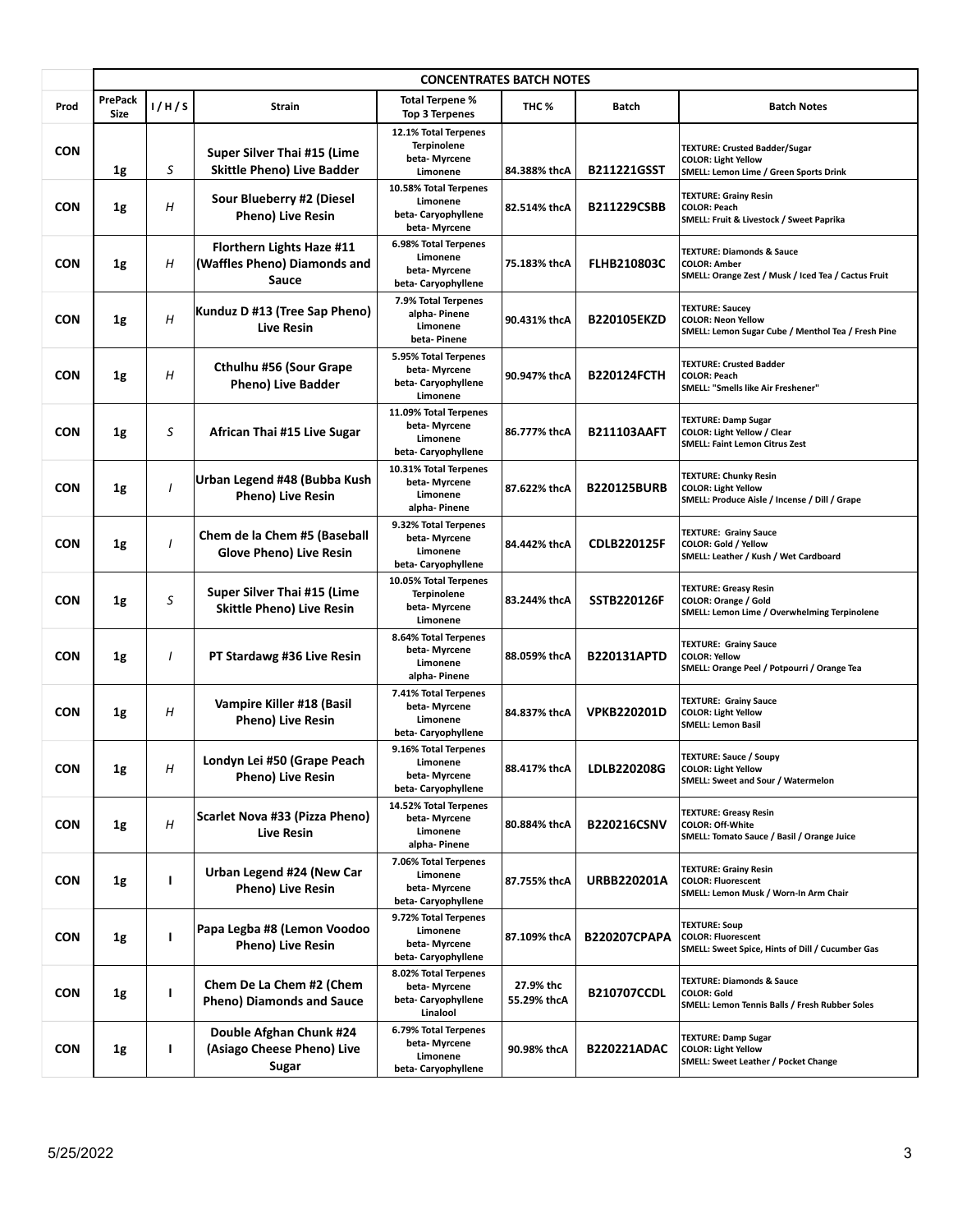|            | <b>CONCENTRATES BATCH NOTES</b> |       |                                                                 |                                                                          |              |                     |                                                                                                                                                                |  |
|------------|---------------------------------|-------|-----------------------------------------------------------------|--------------------------------------------------------------------------|--------------|---------------------|----------------------------------------------------------------------------------------------------------------------------------------------------------------|--|
| Prod       | <b>PrePack</b><br><b>Size</b>   | 1/H/S | Strain                                                          | Total Terpene %<br><b>Top 3 Terpenes</b>                                 | THC %        | <b>Batch</b>        | <b>Batch Notes</b>                                                                                                                                             |  |
| <b>CON</b> | 1g                              | н     | <b>Hogplums Northern Lights</b><br>Haze #30 Live Resin          | 10.41% Total Terpenes<br>beta- Myrcene<br>Limonene<br>alpha-Pinene       | 86.655% thcA | <b>B220209EHNL</b>  | <b>TEXTURE: Grainy Sauce</b><br>COLOR: Light Yellow / Light Peach<br>SMELL: Gas / Paint Thinner / Potpourri                                                    |  |
| <b>CON</b> | 1g                              |       | Urban Legend #48 (Bubba Kush<br>Pheno) Badder                   | 5.1% Total Terpenes<br>beta-Myrcene<br>Limonene<br>alpha- Pinene         | 90.245% thc  | <b>B220210CURB</b>  | <b>TEXTURE: Greasy Badder</b><br><b>COLOR: Light Yellow</b><br>SMELL: Lemon Lime / Incense / Grape Tree Bark                                                   |  |
| <b>CON</b> | 1g                              | H     | PT Starqueen #28 (Dutch Peach<br>Pheno) Dry Resin               | 6.15% Total Terpenes<br>Limonene<br>beta-Myrcene<br>beta-Caryophyllene   | 87.905% thc  | <b>B220112APTO</b>  | <b>TEXTURE: Greasy Resin</b><br><b>COLOR: Light Yellow</b><br><b>SMELL: Peppery Peach</b>                                                                      |  |
| <b>CON</b> | 1g                              | Н     | <b>Purple Chem Extractor's Blend</b><br><b>Badder</b>           | 5.64% Total Terpenes<br>beta-Myrcene<br>beta- Caryophyllene<br>Limonene  | 88.47% thc   | <b>B220127HPRT</b>  | BLEND: PURPLE THAI #22 + CHEM DE LA CHEM #5<br><b>TEXTURE: Greasy Badder</b><br><b>COLOR: Peach / Light Yellow</b><br>SMELL: Weird Pine / Leather / Musk & Gas |  |
| <b>CON</b> | 1g                              |       | Urban Legend #24 (New Car<br>Pheno) Badder                      | 5.33% Total Terpenes<br>Limonene<br>beta- Myrcene<br>beta-Caryophyllene  | 90.611% thc  | <b>URBB220210A</b>  | <b>TEXTURE: Greasy Badder</b><br><b>COLOR: Yellow</b><br>SMELL: Potpourri / Fruit & Gas / Can of Tennis Balls                                                  |  |
| <b>CON</b> | 1g                              | Η     | <b>Cthulhu Queen Extractor's</b><br><b>Blend Badder</b>         | 5.54% Total Terpenes<br>beta-Myrcene<br>Limonene<br>beta- Caryophyllene  | 86.6% thc    | <b>B220127EPTQ</b>  | <b>TEXTURE: Greasy Badder</b><br><b>COLOR: Peach / Light Yellow</b><br><b>SMELL: Cloves &amp; Lemonade</b>                                                     |  |
| <b>CON</b> | 1g                              | S     | African Thai #15 Badder                                         | 7.70% Total Terpenes<br>beta-Myrcene<br>Limonene<br>beta- Caryophyllene  | 88.24% thc   | <b>B220203DAFT</b>  | <b>TEXTURE: Greasy Badder</b><br><b>COLOR: Champagne</b><br>SMELL: Faint Leather Jacket / Citrus / Loose Leaf Tea                                              |  |
| <b>CON</b> | 1g                              | S     | <b>Scarlet Fire #7 (Watermelon</b><br>Pheno) Badder             | 6.93% Total Terpenes<br>beta- Myrcene<br>Limonene<br>beta-Caryophyllene  | 89.803% thc  | <b>B220203ASCF</b>  | <b>TEXTURE: Greasy Badder</b><br>COLOR: Dark Champagne / Beige<br>SMELL: Cracked Pepper / Apple Peel / Gas                                                     |  |
| CON        | 1g                              | т     | Papa Legba #8 (Lemon Voodoo<br>Pheno) Dry Resin                 | 7.41% Total Terpenes<br>Limonene<br>beta-Myrcene<br>beta-Caryophyllene   | 83.058% thc  | <b>B220210FPAPA</b> | <b>TEXTURE: Grainy Resin</b><br><b>COLOR: Gold</b><br>SMELL: Apple Cider Vinegar & Duck Sauce                                                                  |  |
| <b>CON</b> | 1g                              | S     | African Thai BX1 #32 (Sour<br>Pheno) Dry Resin                  | 5.81% Total Terpenes<br>beta- Caryophyllene<br>Limonene<br>beta- Myrcene | 89.433% thc  | ABXB220217B         | <b>TEXTURE: Grainy Resin</b><br><b>COLOR: Light Yellow</b><br>SMELL: Faint Citrus / Wooden Shoe Horn                                                           |  |
| CON        | 1g                              | н     | <b>Scarlet Nova #33 (Pizza Pheno)</b><br>Dry Badder             | 6.60% Total Terpenes<br>beta-Myrcene<br>beta-Caryophyllene<br>Limonene   | 85.986% thc  | <b>SNVB220217E</b>  | <b>TEXTURE: Greasy Badder</b><br><b>COLOR: Light Gold</b><br>SMELL: Sweet/Cheese Musk; Faint Burnt Candle                                                      |  |
| <b>CON</b> | 1g                              |       | Urban Legend #48 (Bubba Kush<br><b>Pheno) Live Resin</b>        | 10.31% Total Terpenes<br>beta-Myrcene<br>Limonene<br>alpha- Pinene       | 87.622% thcA | <b>B220125BURB</b>  | <b>TEXTURE: Chunky Resin</b><br><b>COLOR: Light Yellow</b><br>SMELL: Produce Aisle / Incense / Dill / Grape                                                    |  |
| <b>CON</b> | 1g                              |       | Chem de la Chem #5 (Baseball<br><b>Glove Pheno) Live Resin</b>  | 9.32% Total Terpenes<br>beta- Myrcene<br>Limonene<br>beta- Caryophyllene | 84.442% thcA | <b>CDLB220125F</b>  | <b>TEXTURE: Grainy Sauce</b><br>COLOR: Gold / Yellow<br>SMELL: Leather / Kush / Wet Cardboard                                                                  |  |
| CON        | 1g                              | S     | Super Silver Thai #15 (Lime<br><b>Skittle Pheno) Live Resin</b> | 10.05% Total Terpenes<br><b>Terpinolene</b><br>beta-Myrcene<br>Limonene  | 83.244% thcA | <b>SSTB220126F</b>  | <b>TEXTURE: Greasy Resin</b><br>COLOR: Orange / Gold<br>SMELL: Lemon Lime / Overwhelming Terpinolene                                                           |  |
| <b>CON</b> | 1g                              |       | PT Stardawg #36 Live Resin                                      | 8.64% Total Terpenes<br>beta-Myrcene<br>Limonene<br>alpha- Pinene        | 88.059% thcA | <b>B220131APTD</b>  | <b>TEXTURE: Grainy Sauce</b><br><b>COLOR: Yellow</b><br>SMELL: Orange Peel / Potpourri / Orange Tea                                                            |  |
| CON        | 1g                              | Η     | Vampire Killer #18 (Basil<br><b>Pheno) Live Resin</b>           | 7.41% Total Terpenes<br>beta- Myrcene<br>Limonene<br>beta-Caryophyllene  | 84.837% thcA | <b>VPKB220201D</b>  | <b>TEXTURE: Grainy Sauce</b><br><b>COLOR: Light Yellow</b><br><b>SMELL: Lemon Basil</b>                                                                        |  |
| <b>CON</b> | 1g                              | H     | Londyn Lei #50 (Grape Peach<br><b>Pheno) Live Resin</b>         | 9.16% Total Terpenes<br>Limonene<br>beta- Myrcene<br>beta- Caryophyllene | 88.417% thcA | LDLB220208G         | <b>TEXTURE: Sauce / Soupy</b><br><b>COLOR: Light Yellow</b><br>SMELL: Sweet and Sour / Watermelon                                                              |  |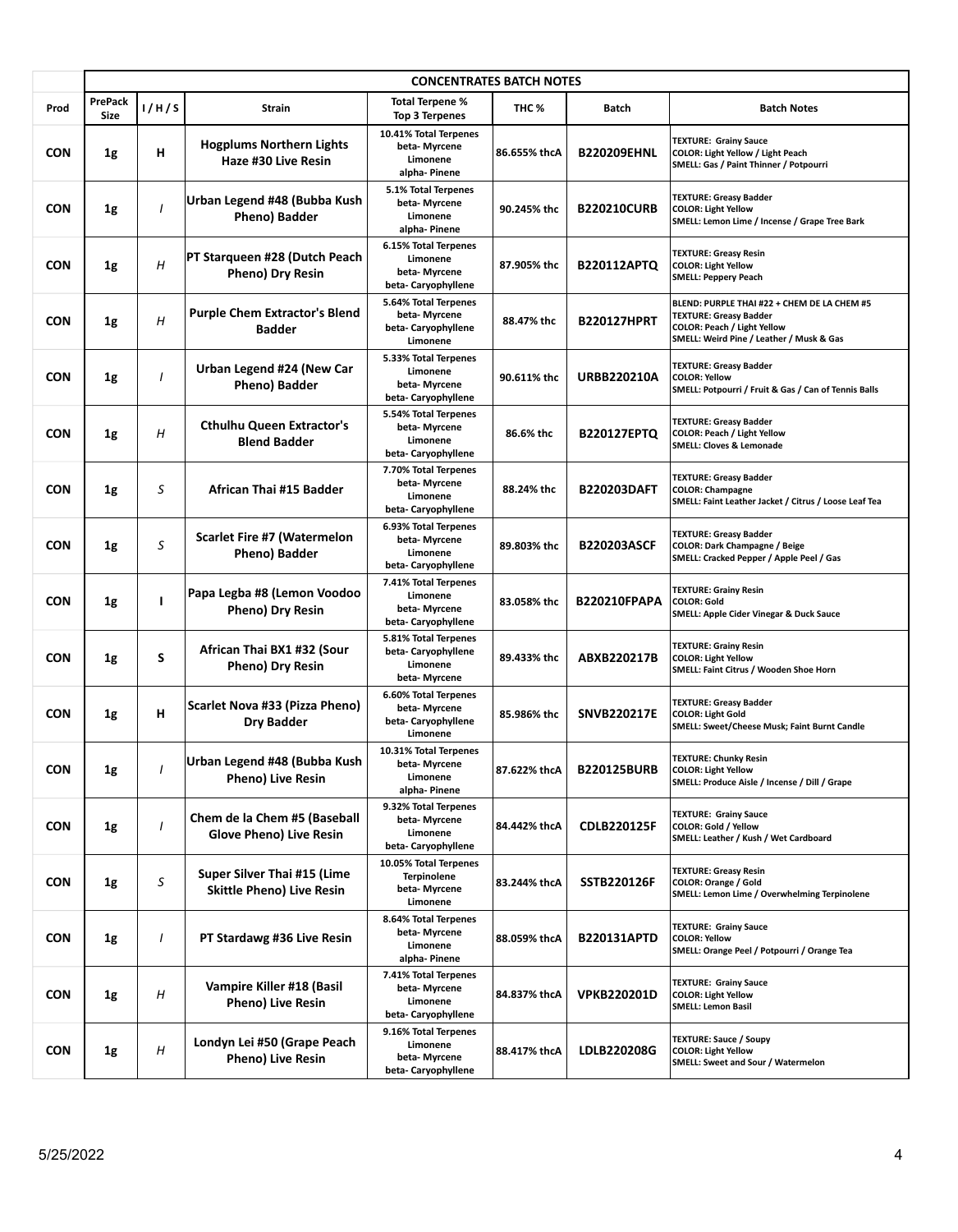|            | <b>CONCENTRATES BATCH NOTES</b> |              |                                                                |                                                                             |                             |                     |                                                                                                                                                                                      |  |
|------------|---------------------------------|--------------|----------------------------------------------------------------|-----------------------------------------------------------------------------|-----------------------------|---------------------|--------------------------------------------------------------------------------------------------------------------------------------------------------------------------------------|--|
| Prod       | <b>PrePack</b><br>Size          | 1/H/S        | Strain                                                         | Total Terpene %<br><b>Top 3 Terpenes</b>                                    | THC %                       | <b>Batch</b>        | <b>Batch Notes</b>                                                                                                                                                                   |  |
| <b>CON</b> | 1g                              | Н            | Scarlet Nova #33 (Pizza Pheno)<br><b>Live Resin</b>            | 14.52% Total Terpenes<br>beta-Myrcene<br>Limonene<br>alpha-Pinene           | 80.884% thcA                | <b>B220216CSNV</b>  | <b>TEXTURE: Greasy Resin</b><br><b>COLOR: Off-White</b><br>SMELL: Tomato Sauce / Basil / Orange Juice                                                                                |  |
| <b>CON</b> | 1g                              |              | Urban Legend #24 (New Car<br>Pheno) Live Resin                 | 7.06% Total Terpenes<br>Limonene<br>beta-Myrcene<br>beta-Caryophyllene      | 87.755% thcA                | <b>URBB220201A</b>  | <b>TEXTURE: Grainy Resin</b><br><b>COLOR: Fluorescent</b><br>SMELL: Lemon Musk / Worn-In Arm Chair                                                                                   |  |
| <b>CON</b> | 1g                              |              | Papa Legba #8 (Lemon Voodoo<br><b>Pheno) Live Resin</b>        | 9.72% Total Terpenes<br>Limonene<br>beta-Myrcene<br>beta-Caryophyllene      | 87.109% thcA                | <b>B220207CPAPA</b> | <b>TEXTURE: Soup</b><br><b>COLOR: Fluorescent</b><br>SMELL: Sweet Spice, Hints of Dill / Cucumber Gas                                                                                |  |
| <b>CON</b> | 1g                              | I            | Chem De La Chem #2 (Chem<br><b>Pheno) Diamonds and Sauce</b>   | 8.02% Total Terpenes<br>beta-Myrcene<br>beta-Caryophyllene<br>Linalool      | 27.9% thc<br>55.29% thcA    | <b>B210707CCDL</b>  | <b>TEXTURE: Diamonds &amp; Sauce</b><br><b>COLOR: Gold</b><br>SMELL: Lemon Tennis Balls / Fresh Rubber Soles                                                                         |  |
| <b>CON</b> | 1g                              |              | Double Afghan Chunk #24<br>(Asiago Cheese Pheno) Live<br>Sugar | 6.79% Total Terpenes<br>beta-Myrcene<br>Limonene<br>beta- Caryophyllene     | 90.98% thcA                 | <b>B220221ADAC</b>  | <b>TEXTURE: Damp Sugar</b><br><b>COLOR: Light Yellow</b><br>SMELL: Sweet Leather / Pocket Change                                                                                     |  |
| <b>CON</b> | 1g                              | Н            | <b>Hogplums Northern Lights</b><br>Haze #30 Live Resin         | 10.41% Total Terpenes<br>beta-Myrcene<br>Limonene<br>alpha-Pinene           | 86.655% thcA                | <b>B220209EHNL</b>  | <b>TEXTURE: Grainy Sauce</b><br>COLOR: Light Yellow / Light Peach<br>SMELL: Gas / Paint Thinner / Potpourri                                                                          |  |
| <b>CON</b> | 1g                              | $\mathbf{I}$ | Laura Bullion Beta Blend Live<br>Sugar                         | 6.80% Total Terpenes<br>Limonene<br>beta-Myrcene<br>beta-Caryophyllene      | 91.292% thcA                | <b>B220224ALRB</b>  | BLEND: FLORTHERN LIGHTS HAZE #11 x LEGEND OF 91<br><b>TEXTURE: Grainy / Greasy Badder</b><br>COLOR: Light Yellow / Off White<br>SMELL: Fresh Smell w/ Citrus, Earthy/Warm Undertones |  |
| <b>CON</b> | 1g                              | н            | Eulophia Beta Blend Live Resin                                 | 9.19% Total Terpenes<br>beta-Myrcene<br>Limonene<br>Ocimene                 | 88.187% thcA                | <b>EULB220222B</b>  | BLEND: PURPLE HAZE #44 x MALAWI ML<br><b>TEXTURE: Soupy</b><br><b>COLOR: Neon Yellow</b><br>SMELL: Fruity, Herbal / Pineapple                                                        |  |
| <b>CON</b> | 1g                              | ı            | PT Stardawg #36 Diamonds<br>and Sauce                          | 9.65% Total Terpenes<br>beta- Myrcene<br>alpha-Pinene<br>beta-Caryophyllene | 13.725% thc<br>69.394% thca | PTDB210719A         | <b>TEXTURE: Diamonds &amp; Sauce</b><br><b>COLOR: Yellow</b><br>SMELL: Fresh Cleaning Product / Metallic Sun Lotion                                                                  |  |
| <b>CON</b> | 1g                              | н            | <b>Ghost Thai #28 (Orange Musk</b><br>Pheno) Live Sugar        | 8.34% Total Terpenes<br>beta-Myrcene<br>Limonene<br>beta-Pinene             | 89.266% thcA                | <b>B220223BGST</b>  | <b>TEXTURE: Greasy / Grainy Badder</b><br>COLOR: Light Yellow / Off-White<br>SMELL: Citrusy / Cough Drop / Allspice                                                                  |  |
| <b>CON</b> | 1g                              | S            | Purple Thai #22 (Caramel<br>Apple Pheno) Live Badder           | 9.30% Total Terpenes<br>beta- Myrcene<br>Limonene<br>beta-Caryophyllene     | 89.398% thcA                | <b>B220208CPRT</b>  | <b>TEXTURE: Grainy Badder</b><br><b>COLOR: Off-White</b><br>SMELL: Sweet, Grape, Dill, Spice                                                                                         |  |
| <b>CON</b> | 1g                              | т            | Chem de la Chem #5 (Baseball<br><b>Glove Pheno) Live Resin</b> | 7.56% Total Terpenes<br>beta-Myrcene<br>Limonene<br>beta- Caryophyllene     | 87.492% thcA                | <b>B220301DCDL</b>  | <b>TEXTURE: Soupy Sauce</b><br><b>COLOR: Off-White</b><br>SMELL: "Smells like your shoes after cutting the grass"                                                                    |  |
| <b>CON</b> | 1g                              | H            | <b>Cthulhu Queen Extractor's</b><br><b>Blend Badder</b>        | 5.54% Total Terpenes<br>beta- Myrcene<br>Limonene<br>beta- Caryophyllene    | 86.6% thc                   | <b>B220127EPTQ</b>  | BLEND: CTHULHU #43 + PT STARQUEEN #28<br><b>TEXTURE: Greasy Badder</b><br><b>COLOR: Peach / Light Yellow</b><br>SMELL: Cloves & Lemonade                                             |  |
| <b>CON</b> | 1g                              | I            | Papa Legba #8 (Lemon Voodoo<br>Pheno) Dry Resin                | 7.41% Total Terpenes<br>Limonene<br>beta-Myrcene<br>beta- Caryophyllene     | 83.058% thc                 | <b>B220210FPAPA</b> | <b>TEXTURE: Grainy Resin</b><br><b>COLOR: Gold</b><br>SMELL: Apple Cider Vinegar & Duck Sauce                                                                                        |  |
| <b>CON</b> | 1g                              | S            | African Thai BX1 #32 (Sour<br>Pheno) Dry Resin                 | 5.81% Total Terpenes<br>beta-Caryophyllene<br>Limonene<br>beta- Myrcene     | 89.433% thc                 | ABXB220217B         | <b>TEXTURE: Grainy Resin</b><br><b>COLOR: Light Yellow</b><br>SMELL: Faint Citrus / Wooden Shoe Horn                                                                                 |  |
| <b>CON</b> | 1g                              | Η            | Scarlet Nova #33 (Pizza Pheno)<br><b>Dry Badder</b>            | 6.60% Total Terpenes<br>beta- Myrcene<br>beta-Caryophyllene<br>Limonene     | 85.986% thc                 | <b>SNVB220217E</b>  | <b>TEXTURE: Greasy Badder</b><br><b>COLOR: Light Gold</b><br>SMELL: Sweet/Funky Cheese Musk; Faint Burnt Candle                                                                      |  |
| <b>CON</b> | $1\mathrm{g}$                   | ı            | Urban Legend #48 (Bubba Kush<br>Pheno) Badder                  | 4.60% Total Terpenes<br>beta- Myrcene<br>Limonene<br>alpha- Pinene          | 89.173% thc                 | <b>B220303BURB</b>  | <b>TEXTURE: Greasy Badder</b><br><b>COLOR: Light Gold</b><br>SMELL: Sweet, Floral, Grape Perfume                                                                                     |  |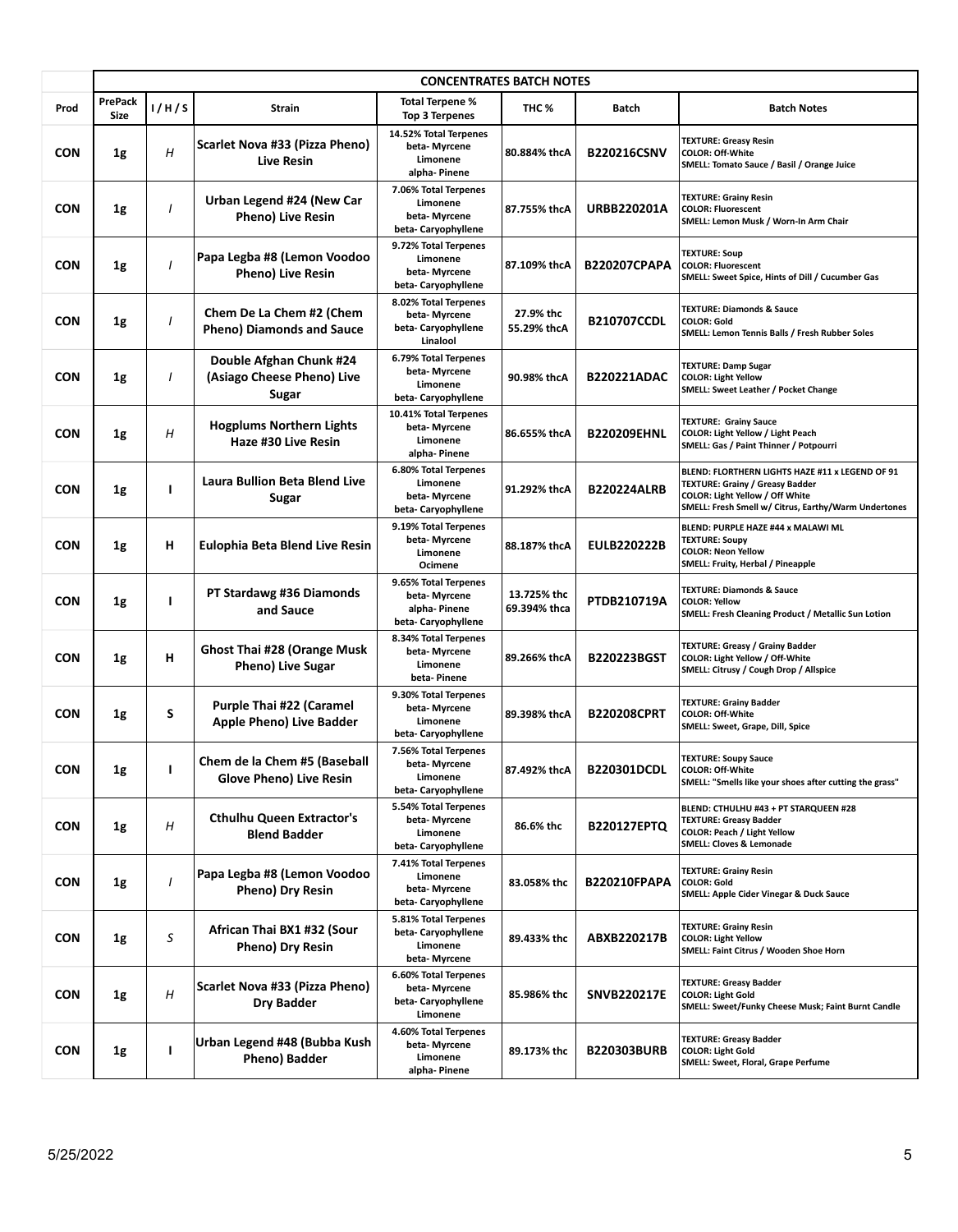|            |                        | <b>CONCENTRATES BATCH NOTES</b> |                                                   |                                                                         |             |                    |                                                                                                                                                           |  |  |
|------------|------------------------|---------------------------------|---------------------------------------------------|-------------------------------------------------------------------------|-------------|--------------------|-----------------------------------------------------------------------------------------------------------------------------------------------------------|--|--|
| Prod       | PrePack<br><b>Size</b> | 1/H/S                           | <b>Strain</b>                                     | Total Terpene %<br><b>Top 3 Terpenes</b>                                | THC %       | <b>Batch</b>       | <b>Batch Notes</b>                                                                                                                                        |  |  |
| <b>CON</b> | 1g                     | н                               | Londyn Haze Extractor's Blend<br>Drv Resin        | 4.96% Total Terpenes<br>Limonene<br>beta-Myrcene<br>beta-Caryophyllene  | 87.982% thc | <b>B220309FLDL</b> | <b>BLEND: PURPLE HAZE #19 x LONDYN LEI #50</b><br><b>TEXTURE: Grainy Sauce</b><br><b>COLOR: Gold</b><br><b>SMELL: Sweet Citrus</b>                        |  |  |
| <b>CON</b> | 1g                     | н                               | PT KaliDawg Extractor's Blend<br><b>Dry Resin</b> | 5.90% Total Terpenes<br>beta- Myrcene<br>beta-Caryophyllene<br>Limonene | 88.732% thc | <b>PTKB220127B</b> | BLEND: PT STARDAWG #36 x KALIBURST #31<br><b>TEXTURE: Grainy/Greasy Resin</b><br>  COLOR: Dark Gold<br><b>SMELL: Sweet Orange &amp; Earthy Undertones</b> |  |  |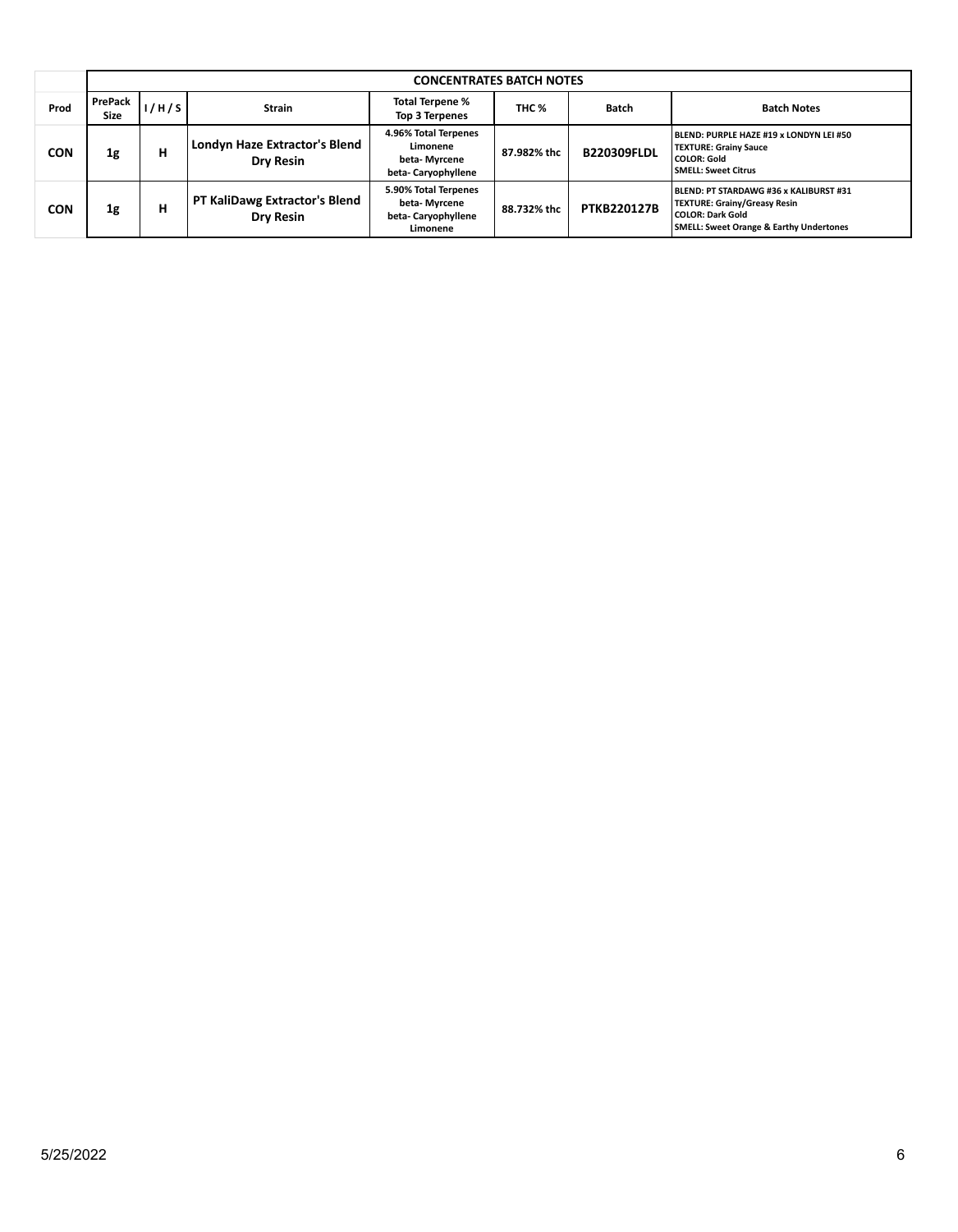|             | <b>FLOWER BATCH NOTES</b> |          |                                               |                                                                         |                  |              |                                                                                                                                                                                                                                             |  |
|-------------|---------------------------|----------|-----------------------------------------------|-------------------------------------------------------------------------|------------------|--------------|---------------------------------------------------------------------------------------------------------------------------------------------------------------------------------------------------------------------------------------------|--|
| Prod        | PrePack Size II / H / S   |          | Strain                                        | <b>Total Terpene %</b><br>Top 3 Terpenes                                | THC <sub>%</sub> | Batch        | <b>Batch Notes</b>                                                                                                                                                                                                                          |  |
| <b>FLOW</b> | 3.5g                      | $\prime$ | Chem de la Chem #5<br>(Baseball Glove Pheno)  | 2.578% Total Terpenes<br>beta-Myrcene<br>Limonene<br>beta-Caryophyllene | 28.097% thcA     | 5CDL220207F  | STRAIN DESCRIPTION: Very dense trichome coverage, dark<br>green leaves and smells of leather, pepper, chem<br>BATCH NOTES: Spot on w/ strain description                                                                                    |  |
| <b>FLOW</b> | 3.5g                      | S        | African Thai BX1 #32<br>(Sour Pheno)          | 1.92% Total Terpenes<br>beta-Caryophyllene<br>beta-Myrcene<br>Limonene  | 24.103% thcA     | 32ABX220124F | STRAIN DESCRIPTION: Round clumps of bracts. Dark green<br>single leaves simiar to Sour Diesel / Papa Legba with notes of<br>sour diesel, woody, pepper<br>BATCH NOTES: Very woody nose with diesel notes.                                   |  |
| <b>FLOW</b> | 3.5g                      | S        | African Thai #15                              | 3.89% Total Terpenes<br>beta- Myrcene<br>beta-Caryophyllene<br>Limonene | 30.953% thcA     | 15AFT220125F | STRAIN DESCRIPTION: Diamond-like trichomes, sativa structure,<br>peach colored stigmas with a nose of tea leaves, citrus, hash<br><b>BATCH NOTES: Tight structuring of bracts</b>                                                           |  |
| <b>FLOW</b> | 3.5g                      | H        | Vampire Killer #18<br>(Basil Pheno)           | 1.67% Total Terpenes<br>beta- Myrcene<br>Limonene<br>beta-Caryophyllene | 24.949% thcA     | 18VPK220124F | STRAIN DESCRIPTION: Dense buds with dark leaves and<br>"diamond-like" trichomes with hints of mushroom, hash, basil<br>BATCH NOTES: Spot on w/ Strain Description; Orange Stigmas<br>really pop                                             |  |
| <b>FLOW</b> | 3.5g                      | $\prime$ | PT Stardawg #36                               | 2.85% Total Terpenes<br>beta-Myrcene<br>Limonene<br>beta-Caryophyllene  | 21.65% thcA      | 36PTD220307F | STRAIN DESCRIPTION: Kush structure, dense large buds and<br>smells of light chem, bread, light citrus/pine<br>BATCH NOTES: Stigmas are pronounced on this batch and more<br>amber in color                                                  |  |
| <b>FLOW</b> | 3.5g                      | S        | <b>Scarlet Fire #7</b><br>(Watermelon Pheno)  | 2.85% Total Terpenes<br>beta-Myrcene<br>Limonene<br>beta-Caryophyllene  | 27.441% thcA     | 7SCF220208F  | STRAIN DESCRIPTION: Haze / Sativa Structure, Lime Green with<br>"diamond-like" trichomes with notes of pepper, watermelon<br>rind, Haze, marzipan<br>BATCH NOTES: Peppery nose on this batch                                                |  |
| <b>FLOW</b> | 3.5g                      | $\prime$ | Urban Legend #48<br>(Bubba Kush Pheno)        | 3.14% Total Terpenes<br>beta-Myrcene<br>alpha-Pinene<br>Limonene        | 26.194% thcA     | 48URB220216F | STRAIN DESCRIPTION: Tight afghan structure with lime green<br>buds and dark purple hues redolent of incense, spice, cream,<br>grape, gas; (bubba kush)<br><b>BATCH NOTES: Spot on w/ Strain Description</b>                                 |  |
| <b>FLOW</b> | 3.5g                      | S        | <b>Purple Thai #25 (Linzer</b><br>Tart Pheno) | 2.32% Total Terpenes<br>beta-Myrcene<br>Limonene<br>beta-Caryophyllene  | 30.404% thcA     | 25PRT220208F | STRAIN DESCRIPTION: Haze / Sativa Structure, auburn colored<br>stigmas, Faint purple hues, "diamond like" trichomes with a<br>nose of fruit & cheese board, dried lemongrass<br>BATCH NOTES: Our first release of the #25 phenotype!        |  |
| <b>FLOW</b> | 3.5g                      | S        | <b>African Thai #15</b>                       | 3.67% Total Terpenes<br>beta-Myrcene<br>beta-Caryophyllene<br>Limonene  | 28.384% thcA     | 15AFT220208F | STRAIN DESCRIPTION: Diamond-like trichomes, sativa structure,<br>peach colored stigmas with a nose of tea leaves, citrus, hash<br>BATCH NOTES: Some buds exhibit 'sativa structure' but lots of<br>uniform density of buds throughout batch |  |
| <b>FLOW</b> | 3.5g                      | Η        | Chem de la Thai #4<br>(Triangle Pheno)        | 2.86% Total Terpenes<br>beta-Myrcene<br>beta-Caryophyllene<br>Limonene  | 30.827% thcA     | 4CDT220222F  | STRAIN DESCRIPTION: Dark orange/red stigmas. Uniform and<br>extremely sticky buds and smells of OG Kush, Pine<br>BATCH NOTES: Our first release of Chem de la Thai #4!                                                                      |  |
| <b>FLOW</b> | 3.5g                      | H        | Chem de la Thai #74<br>(Tennis Ball Pheno)    | 1.79% Total Terpenes<br>beta-Myrcene<br>Limonene<br>beta-Caryophyllene  | 27.976% thcA     | 74CDT220222F | STRAIN DESCRIPTION: Giant glistening buds with large trichome<br>heads with hints of leather, tennis balls<br>BATCH NOTES: Our first release of Chem de la Thai #74!                                                                        |  |
| <b>FLOW</b> | 3.5g                      | H        | Chem de la Thai #84<br>(Zhrimp Ramen Pheno)   | 1.67% Total Terpenes<br>beta-Myrcene<br>Limonene<br>beta-Caryophyllene  | 30.185% thcA     | 84CDT220222F | STRAIN DESCRIPTION: Shiny with peach stigma simarly to many<br>diesel/chem crosses and smells of soy sauce / ginger<br>BATCH NOTES: Our first release of Chem de la Thai #84!                                                               |  |
| <b>FLOW</b> | 3.5 <sub>g</sub>          | H        | Sour Blueberry #2<br>(Diesel Pheno)           | 2.33% Total Terpenes<br>Limonene<br>beta-Caryophyllene<br>beta-Myrcene  | 31.591% thcA     | 2SBB220207F  | STRAIN DESCRIPTION: Dark green buds with purple/blue hues<br>and undertones, redolent of diesel, skunk, berries<br><b>BATCH NOTES: Spot on w/ Strain Description</b>                                                                        |  |
| <b>FLOW</b> | 1g                        | н        | Cthulhu #43 (Sour<br>Garlic Pheno)            | 1.70% Total Terpenes<br>beta-Caryophyllene<br>Linalool<br>alpha-Pinene  | 25.71% thcA      | 43CTH220222F | STRAIN DESCRIPTION: Dark green buds, orange stigmas,<br>speckles of purple and a nose of garlic, mushroom, berries<br>BATCH NOTES: Heavy Garlic/Mushroom nose, less berry smell<br>on this batch                                            |  |
| <b>FLOW</b> | 3.5g                      | н        | Cthulhu #43 (Sour<br>Garlic Pheno)            | 1.70% Total Terpenes<br>beta-Caryophyllene<br>Linalool<br>alpha-Pinene  | 25.71% thcA      | 43CTH220222F | STRAIN DESCRIPTION: Dark green buds, orange stigmas,<br>speckles of purple and a nose of garlic, mushroom, berries<br>BATCH NOTES: Heavy Garlic/Mushroom nose, less berry smell<br>on this batch                                            |  |
| <b>FLOW</b> | 3.5g                      | S        | <b>Scarlet Fire #7</b><br>(Watermelon Pheno)  | 2.62% Total Terpenes<br>beta-Myrcene<br>Limonene<br>beta-Caryophyllene  | 29.107% thcA     | 7SCF220222F  | STRAIN DESCRIPTION: Haze / Sativa Structure, Lime Green with<br>"diamond-like" trichomes with notes of pepper, watermelon<br>rind, haze, marzipan<br>BATCH NOTES: Overall faint sweetness on this batch - emphasis<br>on watermelon rind    |  |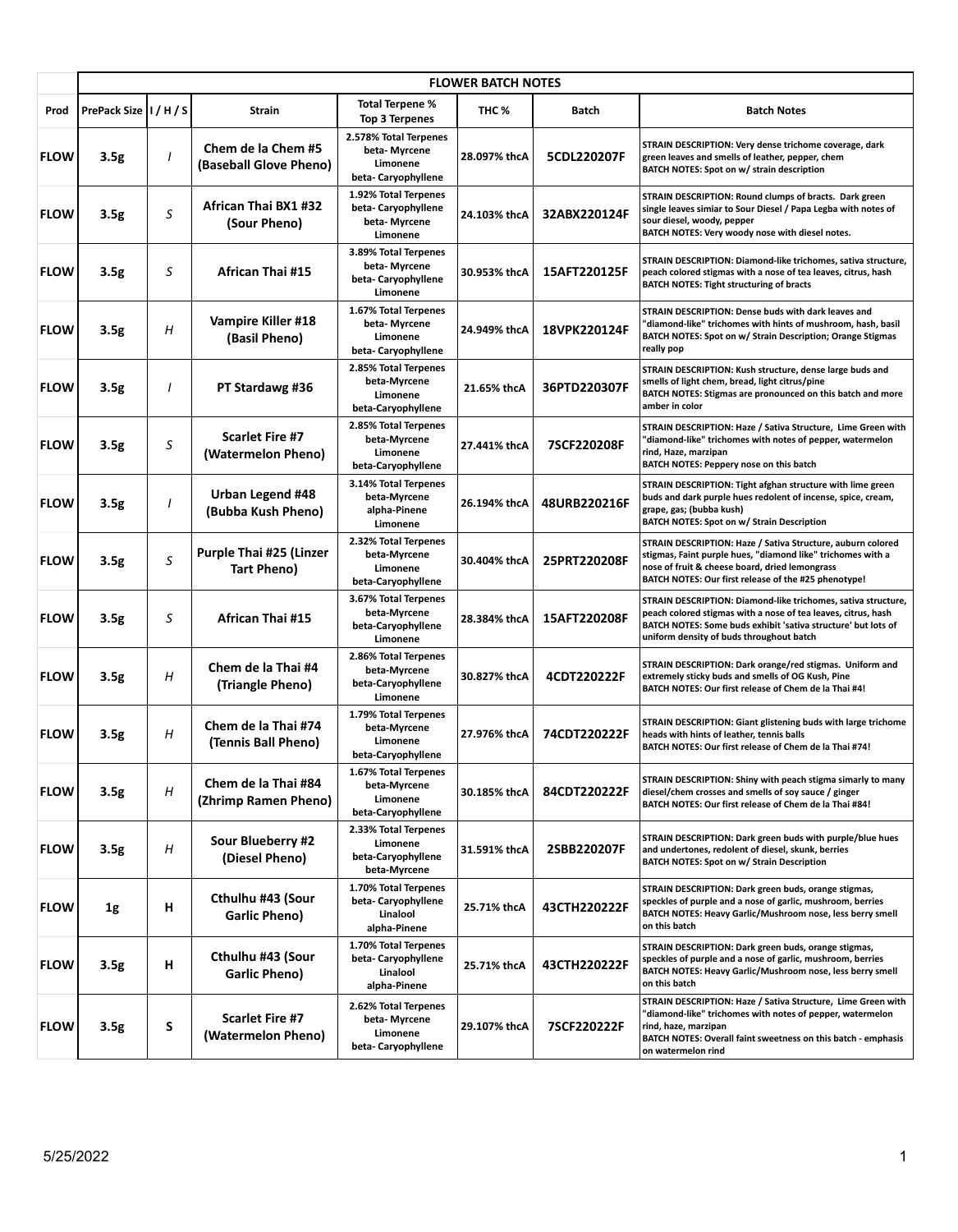|             | <b>FLOWER BATCH NOTES</b> |   |                                                           |                                                                             |              |              |                                                                                                                                                                                                                                                                              |  |
|-------------|---------------------------|---|-----------------------------------------------------------|-----------------------------------------------------------------------------|--------------|--------------|------------------------------------------------------------------------------------------------------------------------------------------------------------------------------------------------------------------------------------------------------------------------------|--|
| Prod        | PrePack Size II / H / S   |   | Strain                                                    | Total Terpene %<br>Top 3 Terpenes                                           | THC %        | Batch        | <b>Batch Notes</b>                                                                                                                                                                                                                                                           |  |
| <b>FLOW</b> | 3.5g                      | S | African Thai #15                                          | 2.93% Total Terpenes<br>beta- Myrcene<br>Limonene<br>beta-Caryophyllene     | 25.985% thcA | 15AFT220307F | STRAIN DESCRIPTION: Diamond-like trichomes, sativa structure,<br>peach colored stigmas with a nose of tea leaves, citrus, hash<br>BATCH NOTES: Diverse structure amongst buds in this batch -<br>some sativa structure, some are more uniform and smaller                    |  |
| <b>FLOW</b> | 3.5 <sub>g</sub>          | н | <b>Scarlet Nova #48</b><br>(Creamed Corn Pheno)           | 2.38% Total Terpenes<br>beta- Myrcene<br>beta-Caryophyllene<br>Limonene     | 28.683% thcA | 48SNV220307F | STRAIN DESCRIPTION: Uniform Green Color, Peach/Red Stigmas<br>with hints of corn, grits, mango<br>BATCH NOTES: Spot on w/ Strain Description                                                                                                                                 |  |
| <b>FLOW</b> | 3.5g                      | S | <b>Super Silver Thai #15</b><br>(Lime Skittle Pheno)      | 2.11% Total Terpenes<br><b>Terpinolene</b><br>beta- Myrcene<br>Limonene     | 24.653% thcA | 15SST220308F | STRAIN DESCRIPTION: Intense sativa, lime green foxtails with<br>notes of sweet lime, pine, haze<br>BATCH NOTES: Spot on w/ Strain Description                                                                                                                                |  |
| <b>FLOW</b> | 3.5 <sub>g</sub>          | I | PT Stardawg #36                                           | 2.85% Total Terpenes<br>beta-Myrcene<br>Limonene<br>beta-Caryophyllene      | 21.65% thcA  | 36PTD220307F | STRAIN DESCRIPTION: Kush structure, dense large buds and<br>smells of light chem, bread, light citrus/pine<br>BATCH NOTES: Stigmas are pronounced on this batch and more<br>amber in color                                                                                   |  |
| <b>FLOW</b> | 3.5 <sub>g</sub>          | S | <b>Scarlet Fire #7</b><br>(Watermelon Pheno)              | 2.85% Total Terpenes<br>beta-Myrcene<br>Limonene<br>beta-Caryophyllene      | 27.441% thcA | 7SCF220208F  | STRAIN DESCRIPTION: Haze / Sativa structure, lime green with<br>'diamond-like" trichomes with notes of pepper, watermelon<br>rind, haze, marzipan<br>BATCH NOTES: Peppery nose on this batch                                                                                 |  |
| <b>FLOW</b> | 3.5g                      | S | <b>Purple Thai #25 (Linzer</b><br>Tart Pheno)             | 2.32% Total Terpenes<br>beta-Myrcene<br>Limonene<br>beta-Caryophyllene      | 30.404% thcA | 25PRT220208F | LINEAGE: PURPLE LINDA x AFRICAN THAI<br>STRAIN DESCRIPTION: Haze / sativa structure, auburn colored<br>stigmas, Faint purple hues, "diamond like" trichomes with a<br>nose of fruit & cheese board, dried lemongrass<br>BATCH NOTES: Our first release of the #25 phenotype! |  |
| <b>FLOW</b> | 1g                        | Н | Cthulhu #43 (Sour<br><b>Garlic Pheno)</b>                 | 1.70% Total Terpenes<br>beta-Caryophyllene<br>Linalool<br>alpha-Pinene      | 25.71% thcA  | 43CTH220222F | STRAIN DESCRIPTION: Dark green buds, orange stigmas,<br>speckles of purple and a nose of garlic, mushroom, berries<br>BATCH NOTES: Heavy garlic/mushroom nose, less berry smell on<br>this batch                                                                             |  |
| <b>FLOW</b> | 3.5g                      | Η | Cthulhu #43 (Sour<br>Garlic Pheno)                        | 1.70% Total Terpenes<br>beta-Caryophyllene<br>Linalool<br>alpha-Pinene      | 25.71% thcA  | 43CTH220222F | STRAIN DESCRIPTION: Dark green buds, orange stigmas,<br>speckles of purple and a nose of garlic, mushroom, berries<br>BATCH NOTES: Heavy garlic/mushroom nose, less berry smell on<br>this batch                                                                             |  |
| <b>FLOW</b> | 3.5 <sub>g</sub>          | S | <b>Scarlet Fire #7</b><br>(Watermelon Pheno)              | 2.62% Total Terpenes<br>beta- Myrcene<br>Limonene<br>beta-Caryophyllene     | 29.107% thcA | 7SCF220222F  | STRAIN DESCRIPTION: Haze / sativa structure, lime green with<br>'diamond-like" trichomes with notes of pepper, watermelon<br>rind, haze, marzipan<br>BATCH NOTES: Overall faint sweetness on this batch - emphasis<br>on watermelon rind                                     |  |
| <b>FLOW</b> | 3.5 <sub>g</sub>          | S | African Thai #15                                          | 2.93% Total Terpenes<br>beta- Myrcene<br>Limonene<br>beta-Caryophyllene     | 25.985% thcA | 15AFT220307F | STRAIN DESCRIPTION: Diamond-like trichomes, sativa structure,<br>peach colored stigmas with a nose of tea leaves, citrus, hash<br>BATCH NOTES: Diverse structure amongst buds in this batch -<br>some sativa structure, some are more uniform and smaller                    |  |
| <b>FLOW</b> | 3.5g                      | Н | <b>Scarlet Nova #48</b><br>(Creamed Corn Pheno)           | 2.38% Total Terpenes<br>beta- Myrcene<br>beta-Caryophyllene<br>Limonene     | 28.683% thcA | 48SNV220307F | STRAIN DESCRIPTION: Uniform green color, peach/red stigmas<br>with hints of corn, grits, mango<br><b>BATCH NOTES: Spot on w/ Strain Description</b>                                                                                                                          |  |
| <b>FLOW</b> | 3.5g                      | S | <b>Super Silver Thai #15</b><br>(Lime Skittle Pheno)      | 2.11% Total Terpenes<br><b>Terpinolene</b><br>beta-Myrcene<br>Limonene      | 24.653% thcA | 15SST220308F | STRAIN DESCRIPTION: Intense sativa, lime green foxtails with<br>notes of sweet lime, pine, haze<br>BATCH NOTES: Spot on w/ Strain Description                                                                                                                                |  |
| <b>FLOW</b> | 3.5 <sub>g</sub>          | н | Vampire Killer #18<br>(Basil Pheno)                       | 1.99% Total Terpenes<br>beta- Myrcene<br>Limonene<br>beta-Caryophyllene     | 26.987% thcA | 18VPK220307F | STRAIN DESCRIPTION: Dense buds with dark leaves and<br>"diamond-like" trichomes, redolent of mushroom, hash, basil<br>BATCH NOTES: Darker hue across the buds, brilliantly dense<br>trichs. More earthy fragrance than berries                                               |  |
| <b>FLOW</b> | 3.5g                      | н | <b>Ghost Thai #28 (Orange</b><br><b>Musk Pheno)</b>       | 2.25% Total Terpenes<br>beta- Myrcene<br>Limonene<br>alpha-Pinene           | 31.897% thcA | 28GST220328F | STRAIN DESCRIPTION: Tight kush structure, dark green bud<br>leaves with a nose of orange chocolate liqueur<br>BATCH NOTES: Savory fragrance on this batch - earthy tones                                                                                                     |  |
| <b>FLOW</b> | 3.5g                      | н | <b>Orange Slice Nebula</b><br>#31 (Blood Orange<br>Pheno) | 1.03% Total Terpenes<br>beta- Myrcene<br><b>Terpinolene</b><br>alpha-Pinene | 19.261% thcA | 31OSN220316F | LINEAGE: ORANGE CHEM S #1 x PT STARQUEEN<br>STRAIN DESCRIPTION: Dense, resinous buds, lime green, auburn<br>stigmas with notes of bright citrus, rich orange<br>BATCH NOTES: Our first release of the #31 phenotype!                                                         |  |
| <b>FLOW</b> | 3.5g                      | н | <b>Orange Slice Nebula</b><br>#41 (Thai Pheno)            | 1.26% Total Terpenes<br>Limonene<br>beta- Myrcene<br>beta-Caryophyllene     | 23.54% thcA  | 41OSN220316F | LINEAGE: ORANGE CHEM S #1 x PT STARQUEEN<br>STRAIN DESCRIPTION: Lime green buds, burnt orange stigmas<br>with hints of light Hash, floral citrus<br>BATCH NOTES: Our first release of the #41 phenotype!                                                                     |  |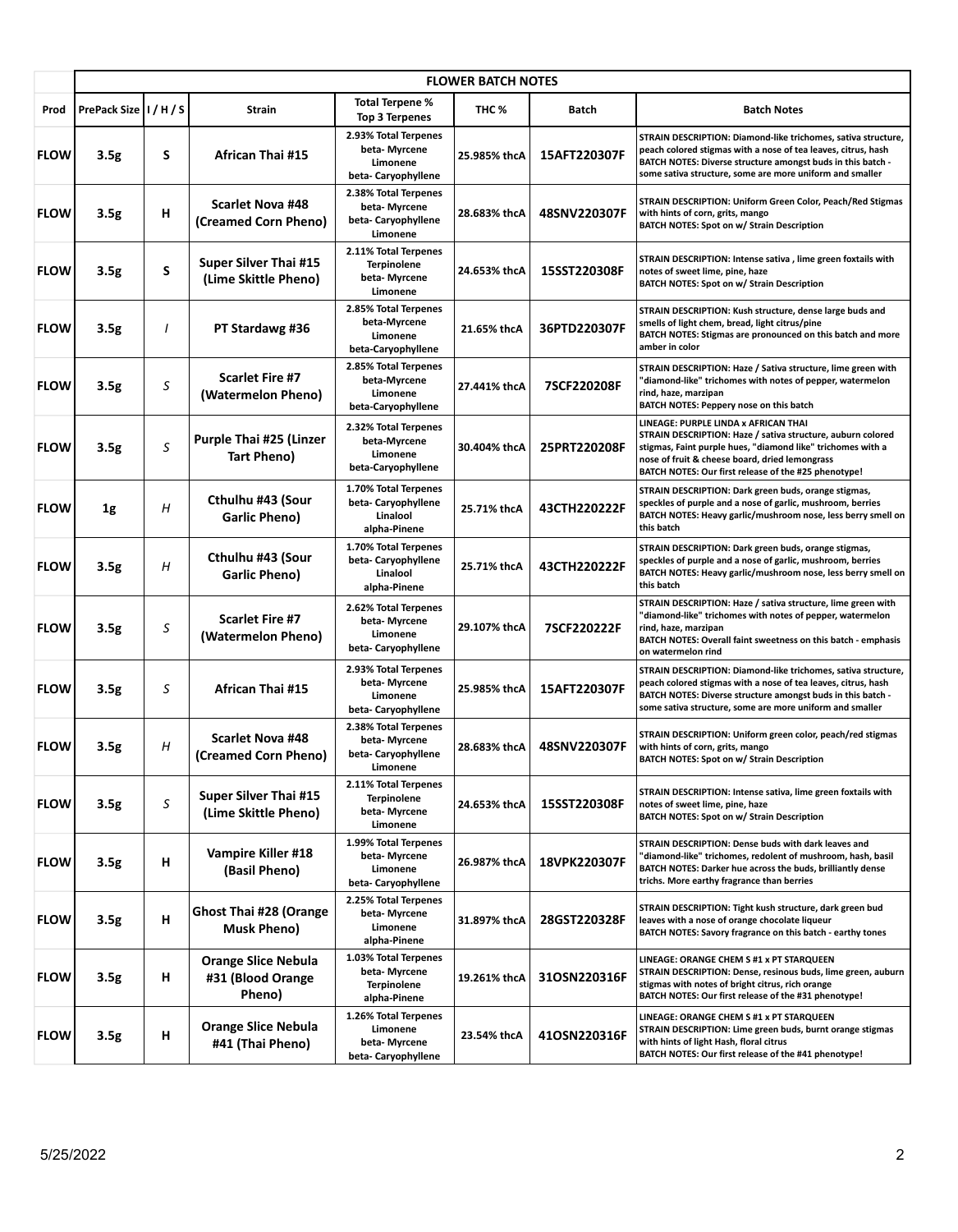|             | <b>FLOWER BATCH NOTES</b> |          |                                                           |                                                                            |              |              |                                                                                                                                                                                                                                                           |  |
|-------------|---------------------------|----------|-----------------------------------------------------------|----------------------------------------------------------------------------|--------------|--------------|-----------------------------------------------------------------------------------------------------------------------------------------------------------------------------------------------------------------------------------------------------------|--|
| Prod        | PrePack Size   I / H / S  |          | Strain                                                    | <b>Total Terpene %</b><br>Top 3 Terpenes                                   | THC %        | Batch        | <b>Batch Notes</b>                                                                                                                                                                                                                                        |  |
| <b>FLOW</b> | 3.5 <sub>g</sub>          | н        | <b>Orange Slice Nebula</b><br>#60 (Gojo Pheno)            | 1.15% Total Terpenes<br><b>Terpinolene</b><br>beta- Myrcene<br>Limonene    | 19.125% thcA | 60OSN220316F | LINEAGE: ORANGE CHEM S #1 x PT STARQUEEN<br>STRAIN DESCRIPTION: Amber stigmas, blue-ish tint, dense<br>trichome coverage and smells of orange, citrus, acetone<br>BATCH NOTES: Our first release of the #60 phenotype!                                    |  |
| <b>FLOW</b> | 3.5 <sub>g</sub>          | S        | African Thai BX1 #4<br>(Lemon Peel Pheno)                 | 2.93% Total Terpenes<br>beta- Myrcene<br>Limonene<br>beta-Caryophyllene    | 28.484% thcA | 4ABX220406F  | STRAIN DESCRIPTION: Dense, round buds, fair orange stigmas<br>with hints of lemon zest / peel<br><b>BATCH NOTES: Spot on w/ Strain Description</b>                                                                                                        |  |
| <b>FLOW</b> | 3.5g                      | I        | Papa Legba #8 (Lemon<br>Voodoo Pheno)                     | 2.41% Total Terpenes<br>Limonene<br>beta-Myrcene<br>beta-Caryophyllene     | 23.881% thcA | 8PAPA220406F | STRAIN DESCRIPTION: Round clumps of bracts with dark green<br>single leaves simiar to Sour Diesel and redolent of Gas, Kush,<br>Faint Lemon & Notes of Pepper<br><b>BATCH NOTES: Spot on w/ Strain Description</b>                                        |  |
| <b>FLOW</b> | 3.5g                      | Η        | Cthulhu #43 (Sour<br>Garlic Pheno)                        | 1.70% Total Terpenes<br>beta-Caryophyllene<br>Linalool<br>alpha-Pinene     | 25.71% thcA  | 43CTH220222F | STRAIN DESCRIPTION: Dark green buds, orange stigmas,<br>speckles of purple and a nose of garlic, mushroom, berries<br>BATCH NOTES: Heavy garlic/mushroom nose, less berry smell on<br>this batch                                                          |  |
| <b>FLOW</b> | 3.5 <sub>g</sub>          | S        | African Thai #15                                          | 2.93% Total Terpenes<br>beta- Myrcene<br>Limonene<br>beta-Caryophyllene    | 25.985% thcA | 15AFT220307F | STRAIN DESCRIPTION: Diamond-like trichomes, sativa structure,<br>peach colored stigmas with a nose of tea leaves, citrus, hash<br>BATCH NOTES: Diverse structure amongst buds in this batch -<br>some sativa structure, some are more uniform and smaller |  |
| <b>FLOW</b> | 3.5g                      | Н        | <b>Scarlet Nova #48</b><br>(Creamed Corn Pheno)           | 2.38% Total Terpenes<br>beta-Myrcene<br>beta-Caryophyllene<br>Limonene     | 28.683% thcA | 48SNV220307F | STRAIN DESCRIPTION: Uniform green color, peach/red stigmas<br>with hints of corn, grits, mango<br><b>BATCH NOTES: Spot on w/ Strain Description</b>                                                                                                       |  |
| <b>FLOW</b> | 3.5g                      | Η        | Vampire Killer #18<br>(Basil Pheno)                       | 1.99% Total Terpenes<br>beta- Myrcene<br>Limonene<br>beta-Caryophyllene    | 26.987% thcA | 18VPK220307F | STRAIN DESCRIPTION: Dense buds with dark leaves and<br>'diamond-like" trichomes, redolent of mushroom, hash, basil<br>BATCH NOTES: Darker hue across the buds, brilliantly dense<br>trichs. More earthy fragrance than berries                            |  |
| <b>FLOW</b> | 3.5g                      | H        | <b>Ghost Thai #28 (Orange</b><br><b>Musk Pheno)</b>       | 2.25% Total Terpenes<br>beta- Myrcene<br>Limonene<br>alpha-Pinene          | 31.897% thcA | 28GST220328F | STRAIN DESCRIPTION: Tight kush structure, dark green bud<br>leaves with a nose of orange chocolate liqueur<br>BATCH NOTES: Savory fragrance on this batch - earthy tones                                                                                  |  |
| <b>FLOW</b> | 3.5g                      | Н        | <b>Orange Slice Nebula</b><br>#31 (Blood Orange<br>Pheno) | 1.03% Total Terpenes<br>beta-Myrcene<br><b>Terpinolene</b><br>alpha-Pinene | 19.261% thcA | 31OSN220316F | LINEAGE: ORANGE CHEM S #1 x PT STARQUEEN<br>STRAIN DESCRIPTION: Dense, resinous buds, lime green, auburn<br>stigmas with notes of bright citrus, rich orange<br>BATCH NOTES: Our first release of the #31 phenotype!                                      |  |
| <b>FLOW</b> | 3.5 <sub>g</sub>          | H        | <b>Orange Slice Nebula</b><br>#60 (Gojo Pheno)            | 1.15% Total Terpenes<br><b>Terpinolene</b><br>beta-Myrcene<br>Limonene     | 19.125% thcA | 60OSN220316F | LINEAGE: ORANGE CHEM S #1 x PT STARQUEEN<br>STRAIN DESCRIPTION: Amber stigmas, blue-ish tint, dense<br>trichome coverage and smells of orange, citrus, acetone<br>BATCH NOTES: Our first release of the #60 phenotype!                                    |  |
| <b>FLOW</b> | 3.5 <sub>g</sub>          | S        | African Thai BX1 #4<br>(Lemon Peel Pheno)                 | 2.93% Total Terpenes<br>beta- Myrcene<br>Limonene<br>beta-Caryophyllene    | 28.484% thcA | 4ABX220406F  | STRAIN DESCRIPTION: Dense, round buds, fair orange stigmas<br>with hints of lemon zest / peel<br>BATCH NOTES: Spot on w/ Strain Description                                                                                                               |  |
| <b>FLOW</b> | 3.5g                      | $\prime$ | Papa Legba #8 (Lemon<br>Voodoo Pheno)                     | 2.41% Total Terpenes<br>Limonene<br>beta- Myrcene<br>beta-Caryophyllene    | 23.881% thcA | 8PAPA220406F | STRAIN DESCRIPTION: Round clumps of bracts with dark green<br>single leaves simiar to Sour Diesel and redolent of Gas, Kush,<br>Faint Lemon & Notes of Pepper<br><b>BATCH NOTES: Spot on w/ Strain Description</b>                                        |  |
| <b>FLOW</b> | 3.5g                      | н        | PT Starqueen #28<br>(Dutch Peach Pheno)                   | 1.52% Total Terpenes<br>Limonene<br>beta-Myrcene<br>beta-Caryophyllene     | 22.077% thcA | 28PTQ220316F | STRAIN DESCRIPTION: Large bracts, light orange stigmas, light<br>green color with a nose of fermented fruit, OG, peach/tangerine<br>BATCH NOTES: Darker colored stigmas; earthy terp profile                                                              |  |
| <b>FLOW</b> | 3.5g                      | ı        | Urban Legend #48<br>(Bubba Kush Pheno)                    | 1.71% Total Terpenes<br>beta- Myrcene<br>alpha-Pinene<br>Limonene          | 21.122% thcA | 48URB220316F | STRAIN DESCRIPTION: Tight afghan structure with lime green<br>buds and dark purple hues and smells of incense, spice, cream,<br>grape, gas<br>BATCH NOTES: Dense trichome coverage on this batch                                                          |  |
| <b>FLOW</b> | 3.5 <sub>g</sub>          | н        | Lion Sap #32 (Spice<br>Cabinet Pheno)                     | 3.76% Total Terpenes<br>alpha-Pinene<br>beta-Pinene<br>Limonene            | 31.393% thcA | 32LSP220329F | LINEAGE: THAI SAP #33 x MALAWI ML<br>STRAIN DESCRIPTION: Curled sugar leaves, burnt orange stigmas<br>with hints of white sage, dry basil<br>BATCH NOTES: Our first release of the #32 phenotype                                                          |  |
| <b>FLOW</b> | 3.5 <sub>g</sub>          | н        | Lion Sap #33 (Pine<br><b>Barren Pheno)</b>                | 2.71% Total Terpenes<br>alpha-Pinene<br>beta-Pinene<br>Limonene            | 26.826% thcA | 33LSP220329F | LINEAGE: THAI SAP #33 x MALAWI ML<br>STRAIN DESCRIPTION: Swollen calyxes w/ pointed bracts, very<br>few stigmas with aromas of pine forest, gas<br>BATCH NOTES: Our first release of the #33 phenotype!                                                   |  |
| <b>FLOW</b> | 3.5g                      | н        | Lion Sap #61 (Nail Salon<br>Pheno)                        | 2.52% Total Terpenes<br>alpha-Pinene<br>Limonene<br>Ocimene                | 24.404% thcA | 61LSP220329F | LINEAGE: THAI SAP #33 x MALAWI ML<br>STRAIN DESCRIPTION: Purple hues, bright orange stigmas,<br>Afghan structure and notes of berry, earth, nail polish<br>BATCH NOTES: Our first release of the #61 phenotype!                                           |  |